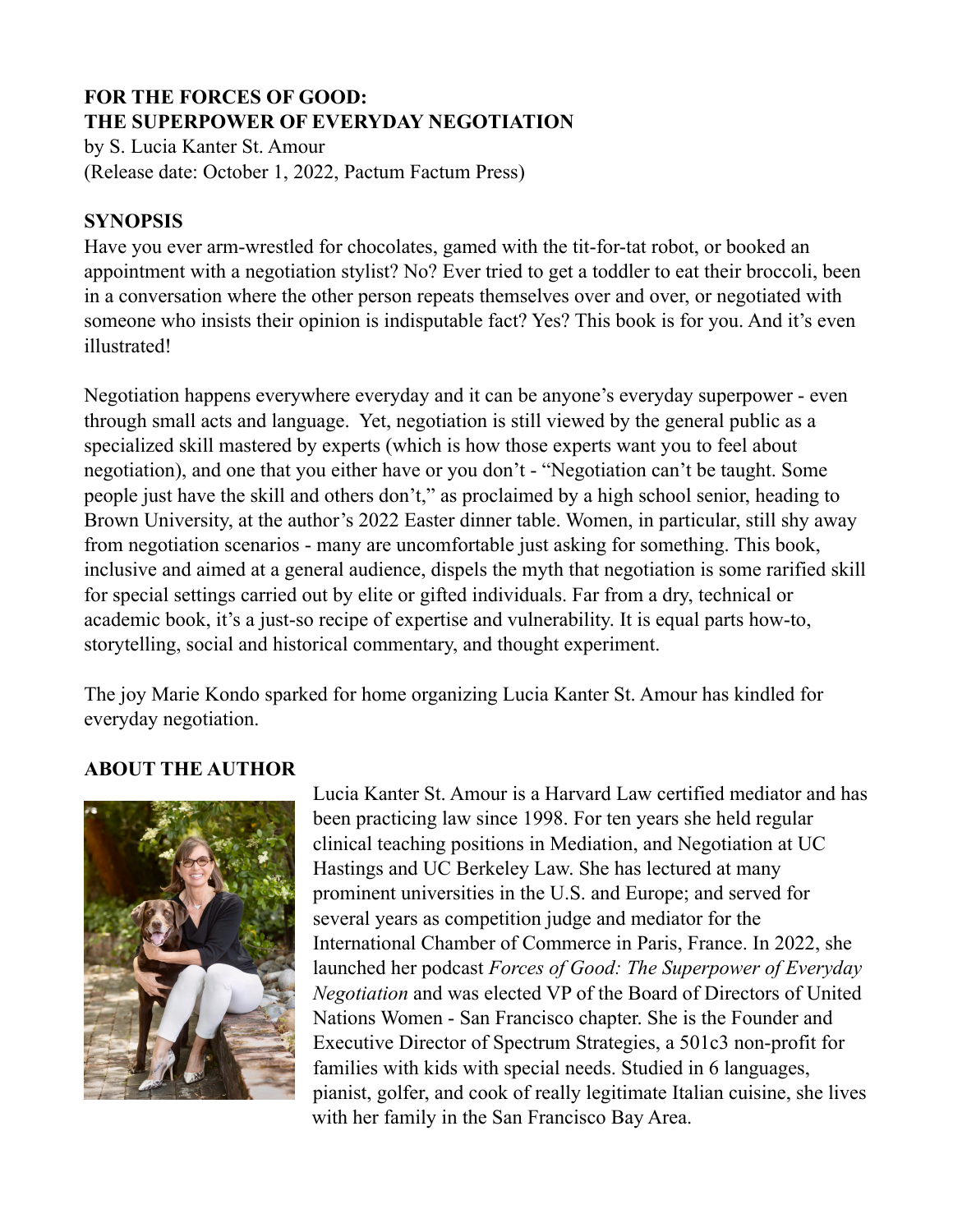# **REPRESENTATIVE ENDORSEMENTS**

# **Robert Cialdini, Author of** *INFLUENCE* **and** *PRE-SUASION*

*The word 'Everyday' in this book's title points to a critical but under-recognized feature of highly effective negotiation, its inclusiveness. It isn't limited to any one set of situations, topics, masters or, tellingly, to any one gender. With the research-based information and instruction engagingly offered within its pages, we can all up our game significantly.*

**Anita Christine Knowlton, Clinical Professor of Law & Founding Director of the Center for Negotiation & Dispute Resolution, University of California Hastings College of the Law** *Captivating, layered, accessible, content-packed, and written in a warm, personal voice. There's nothing quite like it on the market in the way Lucia connects it all together. It's fantastic!*

#### **Alia Samad-Salameh, Principal, Global Labor Standards at Amazon**

*As a two decades labor negotiator - I'm loving this! Amazonians focus on super powers and the Super Tips provided are practical and useful in everyday life, which is often a series of negotiations. The usefulness of taking this out of the strict business setting or labor setting is wonderful. For women and other marginalized groups this is a great guidebook. Negotiation can be taught!*

#### **Youssoupha Niang, Regional Ombudsperson at United Nations**

*A beautiful and inclusive blend of expertise and vulnerability, of fundamental skills, intellect, and storytelling. It's very moving. You wouldn't think a topic like this could be so moving. Lucia understands human complexity, and how to connect. She teaches all of us how to do it, too. It is a book with layers that one can return to time and time again for practical tools and inspiration. Lucia, thank you for sharing this wonderful work, and for sharing so much of yourself!*

# **Mark D. Lucia, Director of Student Legal Services, University of California, Berkeley**

*"For the Forces of Good" is the best kind of skill-building book: you'll learn a ton about handling negotiations big and small, even as you feel entertained and engaged by memorable and sticky anecdotes. It's a masterfully absorbing blend of storytelling, irresistible thought experiments, and practical tips that you can apply to your own life - from the moment you finish reading.*

# **Additional endorsements include:**

Joshua Weiss, PhD., Co-Founder, Global Negotiation Institute and Senior Fellow, Harvard Law School Program on Negotiation

Kwame Christian, Esq. M.A., Founder and CEO of American Negotiation Institute and host of "Negotiate Anything" podcast